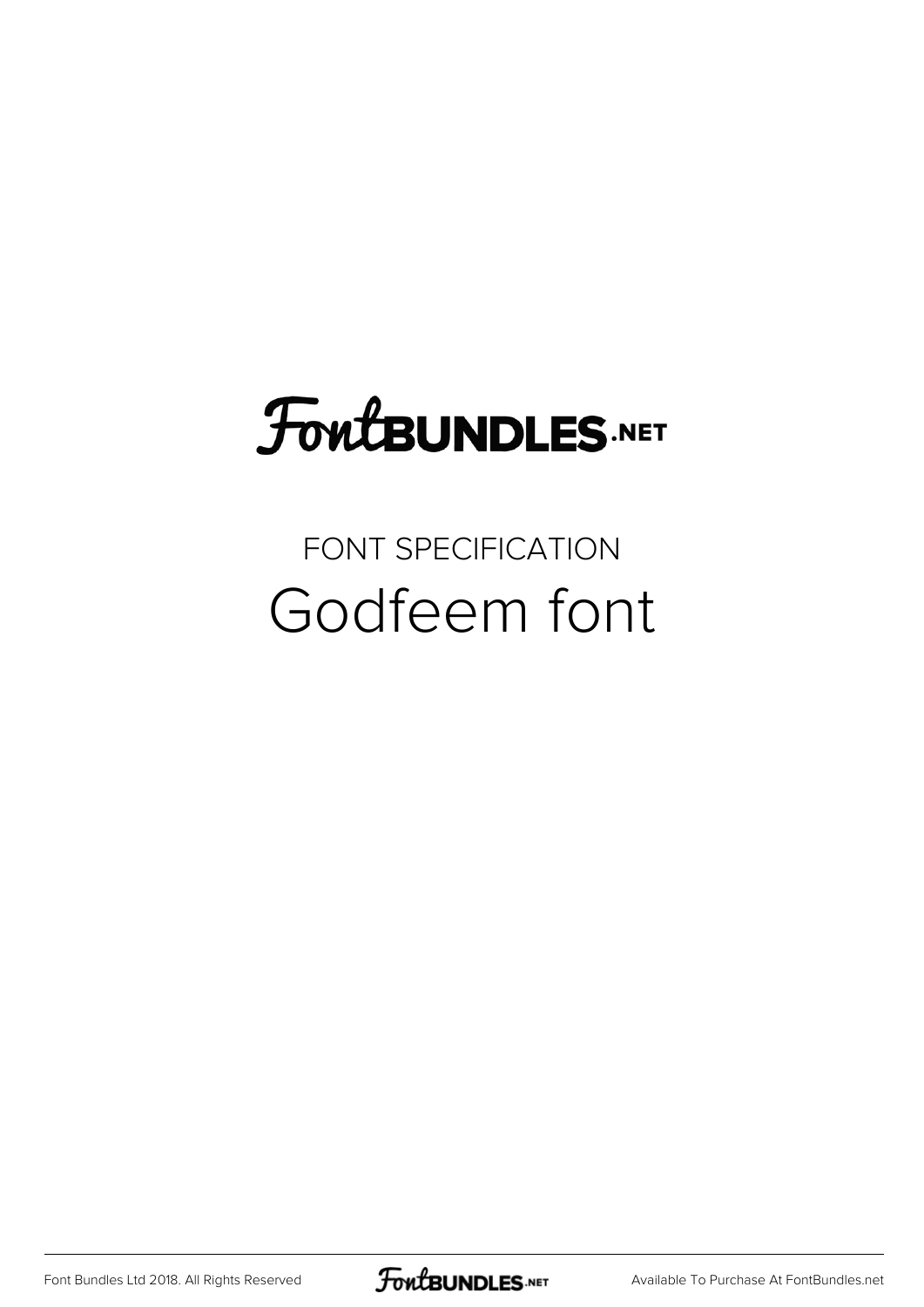#### Godfeem Italic - Regular

**Uppercase Characters** 

C FGHIJKLMNOPQRSTUVWXY  $\overline{\phantom{a}}$ 

Lowercase Characters

abcdefghijkl pq stuvwxyz

**Numbers** 

*0123456789* 

Punctuation and Symbols

All Other Glyphs

 $\hat{\mathcal{A}}$   $\hat{\mathcal{A}}$   $\hat{\mathcal{C}}$   $\hat{\mathcal{E}}$   $\hat{\mathcal{I}}$   $\hat{\mathcal{O}}$   $\hat{\mathcal{U}}$  $\lambda$  $\mathbf c$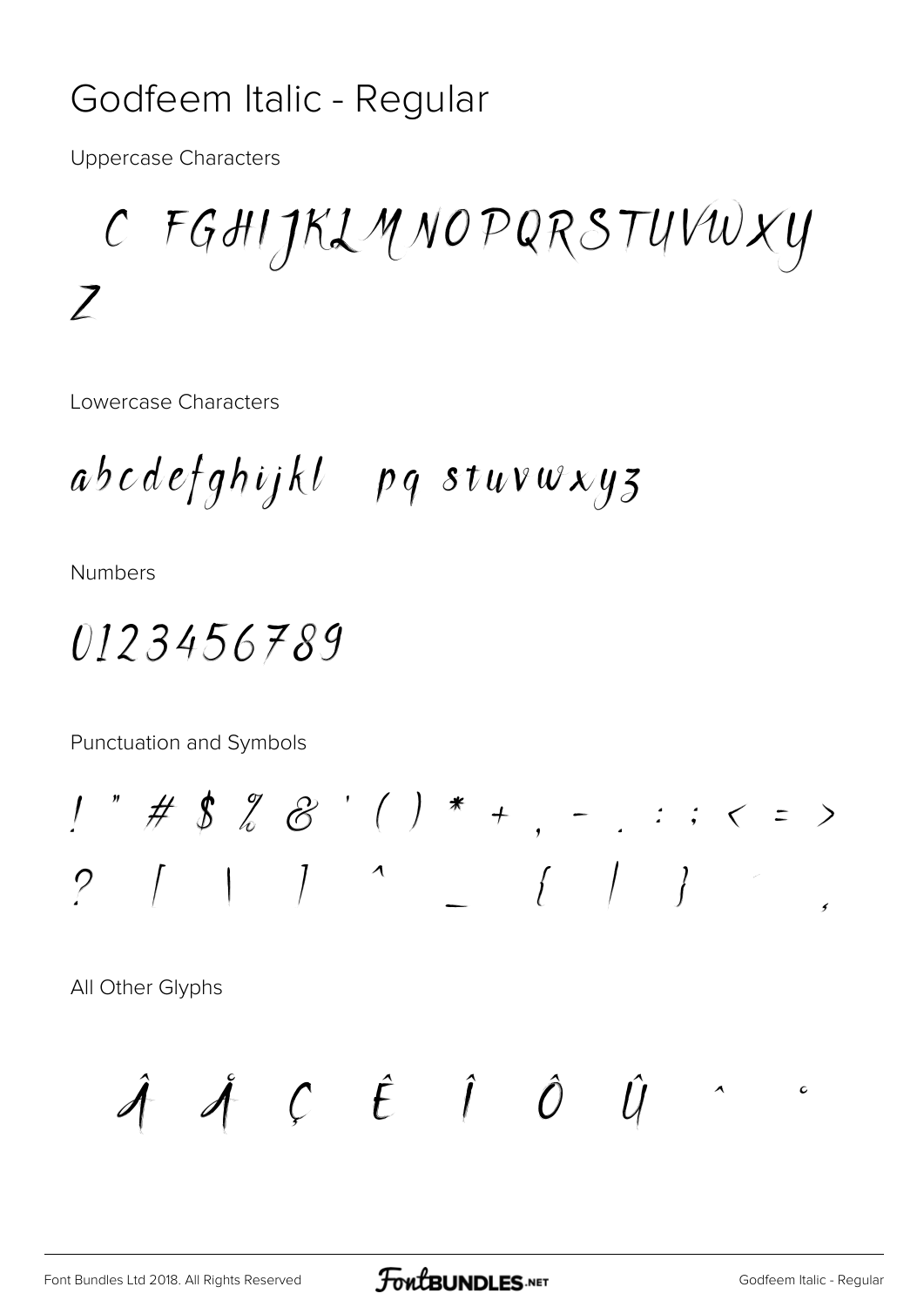

[Font Bundles Ltd 2018. All Rights Reserved](https://fontbundles.net/) **FoutBUNDLES.NET** [Godfeem Italic - Regular](https://fontbundles.net/)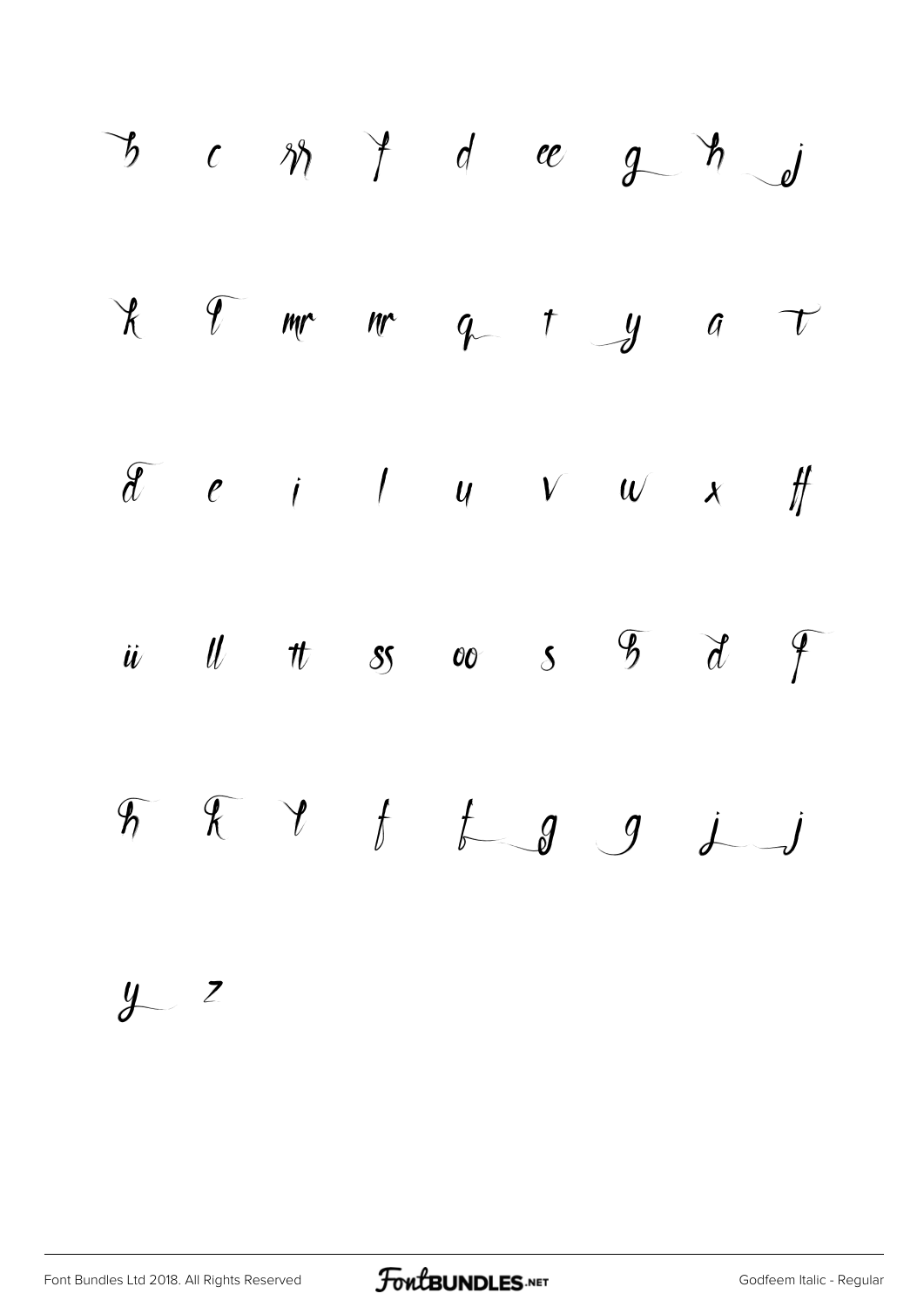#### Godfeem Normal - Regular

**Uppercase Characters** 

## ABCDEFGHIJKLMNOPQRSTUVW  $XUZ$

Lowercase Characters

## abcdefghijklmnopqystuvwxyz

**Numbers** 

### 0123456789

Punctuation and Symbols

 $1$  " # \$ % & ' ( ) \* + , - . : ; < = >  $? \cap \cap \cap \{ | \} \cup \emptyset$  f x x x + + +

All Other Glyphs

$$
\dot{\mathcal{A}}\not\mathcal{A}\dot{\mathcal{A}}\not\mathcal{A}\not\mathcal{A}\not\mathcal{A}\not\mathcal{A}\not\mathcal{C}\dot{\epsilon}
$$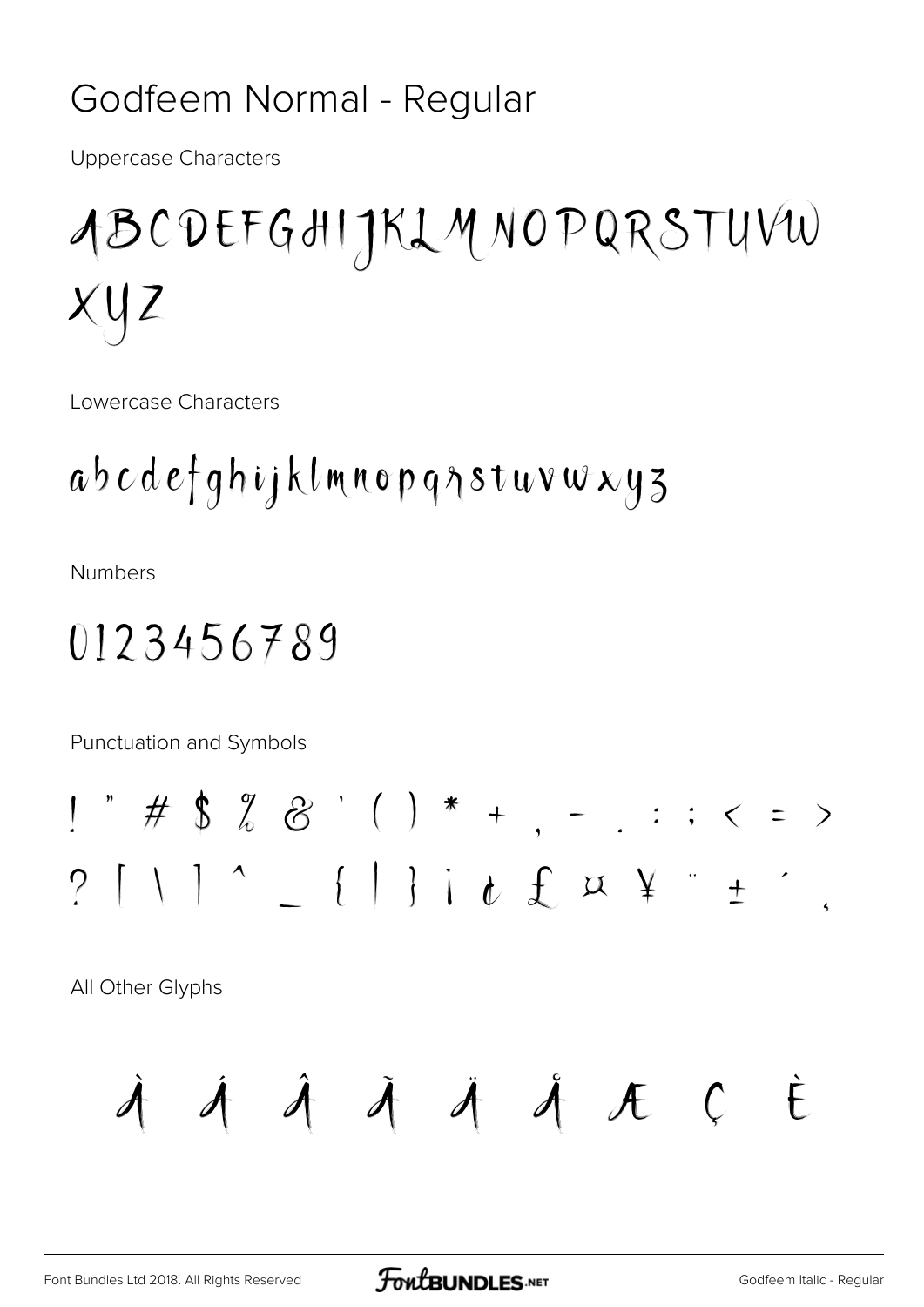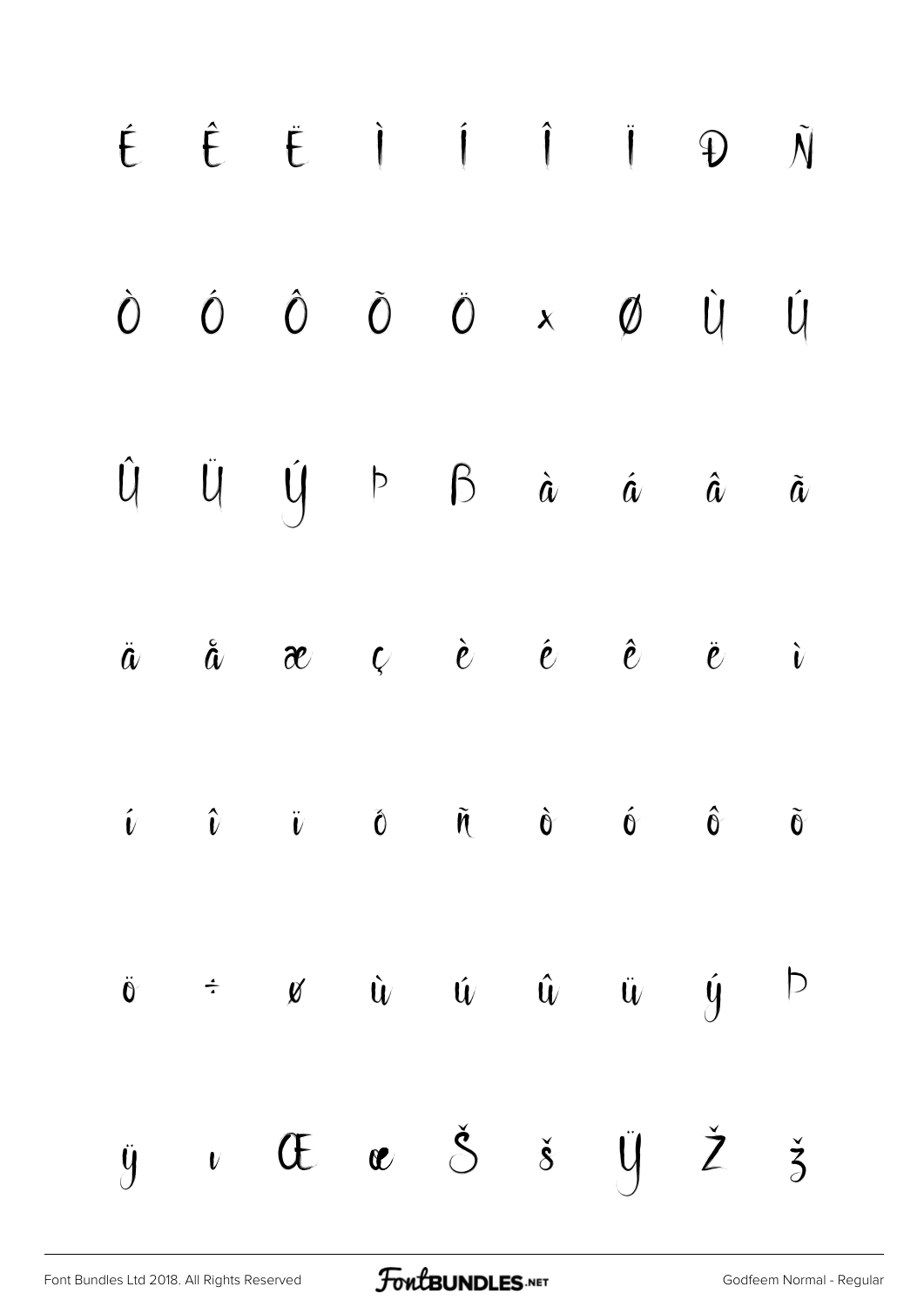